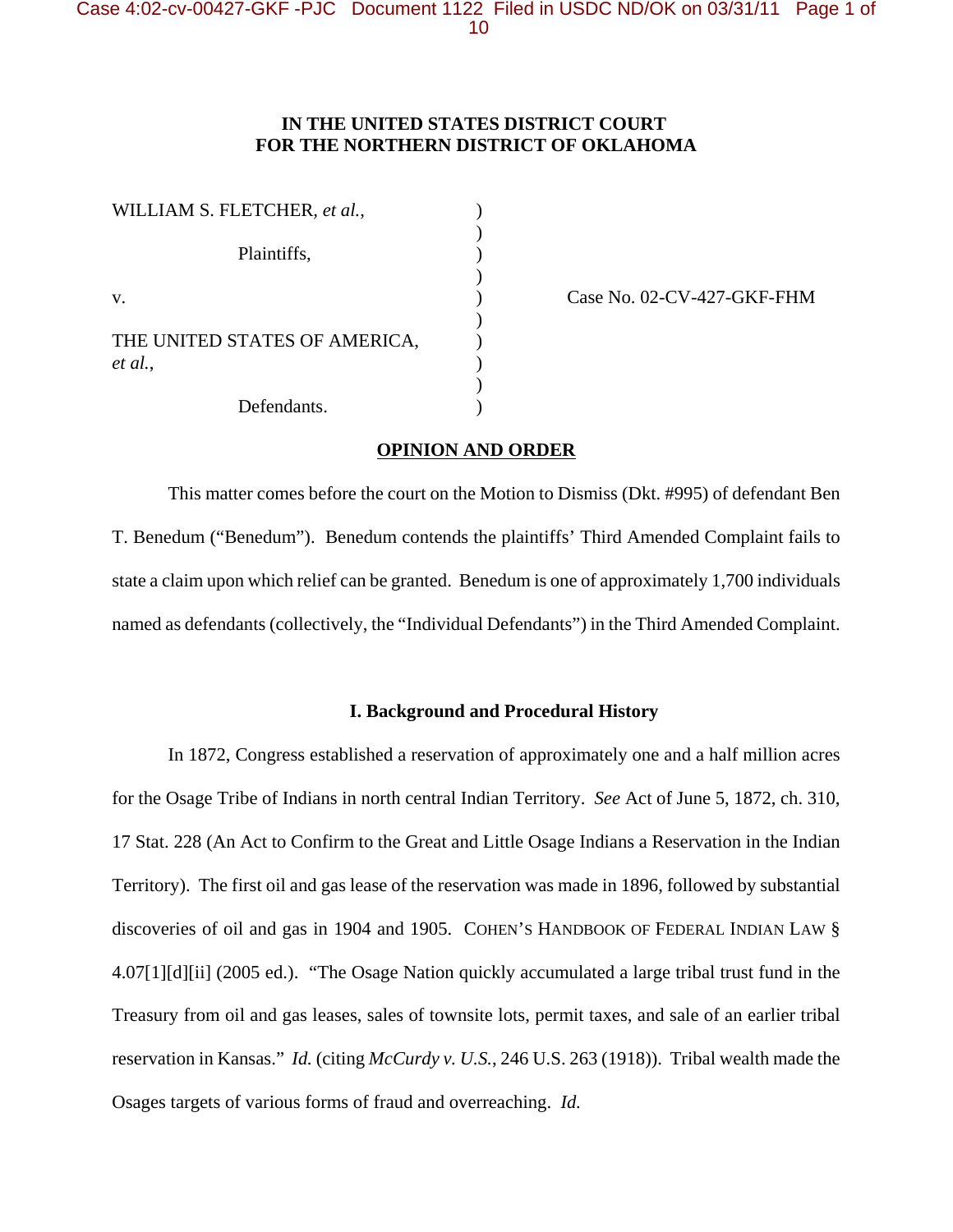# Case 4:02-cv-00427-GKF -PJC Document 1122 Filed in USDC ND/OK on 03/31/11 Page 2 of 10

In 1906, Congress passed the Osage Allotment Act in an attempt to individualize much of the Osage tribal property and to provide some protection for tribal members. *See* Act of June 28, 1906, ch. 3572, 34 Stat. 539 (An Act for the Division of the Lands and Funds of the Osage Indians in Oklahoma Territory and for Other Purposes) (the "1906 Act"). The 1906 Act directed the preparation of a tribal membership roll. The tribal roll was limited to persons whose names were on the roll maintained by the United States Indian agent at the Osage Agency, as it existed on January 1, 1906, and their children born by July 1, 1907. *See* 1906 Act, § 1. Each individual on the final roll received an interest in the tribal mineral estate. The tribal mineral estate underlying the former reservation was severed and placed in trust. The mineral income was to be paid per capita on a quarterly basis to the 2,229 persons on the authorized tribal roll or their heirs. *See* 1906 Act, § 4. The right to participate in these quarterly distributions is called a "headright."<sup>1</sup> The trust period was originally set at twenty-five years, but was extended several times. In 1978, Congress extended the tribal trust "in perpetuity." *See* Pub. L. No. 95-496, § 2(a), 92 Stat. 1660 (1978) (the "1978 Act").

The plaintiffs in this case are Osage Indians and are descendants of individuals listed on the tribal rolls at the time of the Osage Allotment Act. Plaintiffs assert three claims for relief in their Third Amended Complaint. First, they allege that the United States, the Department of the Interior, the Secretary of the Interior, the Bureau of Indian Affairs, and the Assistant Secretary of the Interior for Indian Affairs (collectively, the "Federal Defendants") have breached their trust obligations by improperly distributing trust assets in violation of the 1906 Act, and by failing to account to the

<sup>&</sup>lt;sup>1</sup> A headright is statutorily defined as "any right of any person to share in any royalties, rents, sales, or bonuses arising from the Osage mineral estate." Pub.L. No. 98-605, § 11(2), 98 Stat. 3163 (the "1984 Act"); *Shelton's Estate v. Okla. Tax Comm'n*, 544 P.2d 495, 497 (10th Cir. 1975) ("headrights are interests in unaccrued royalties arising from mineral interests.").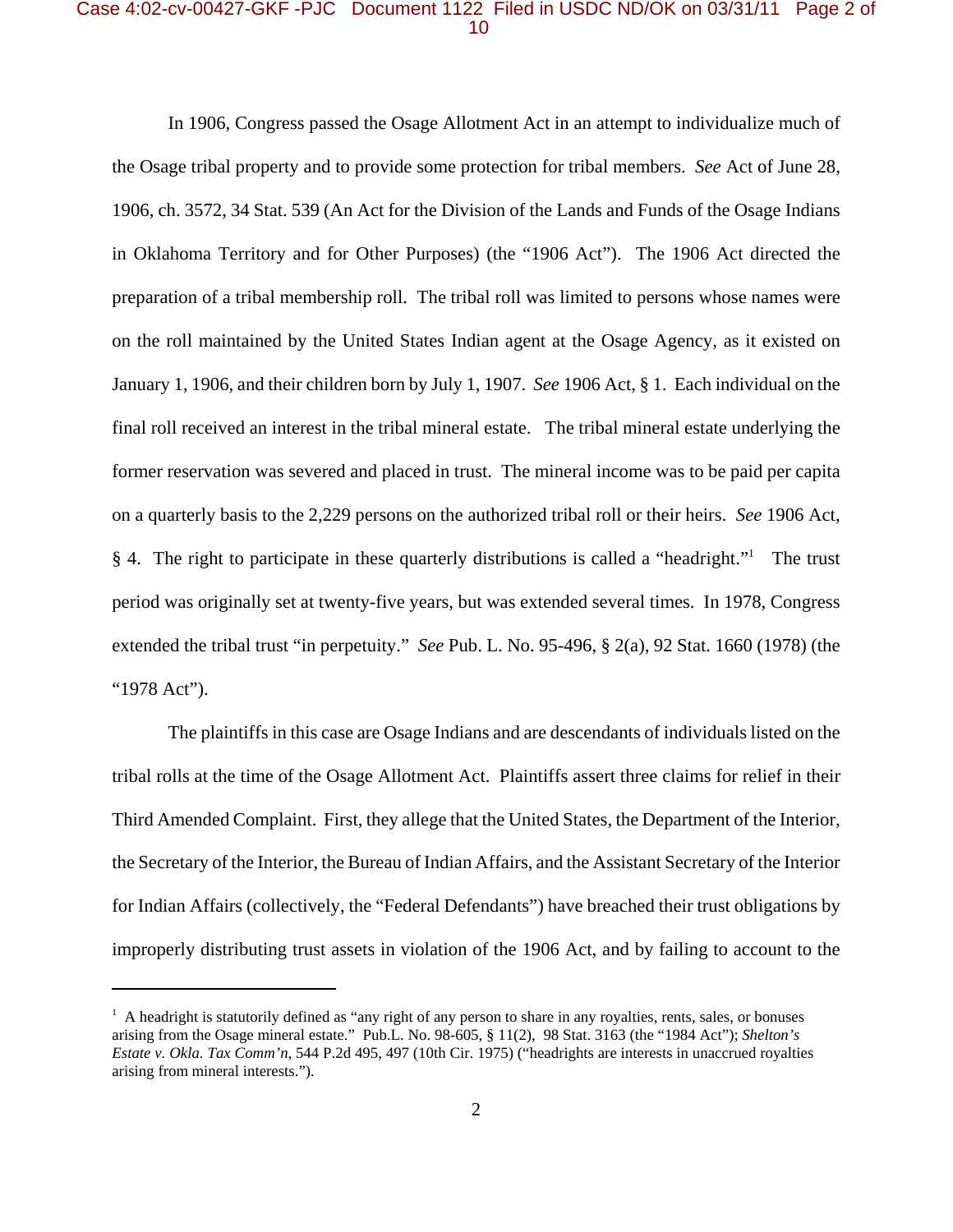### Case 4:02-cv-00427-GKF -PJC Document 1122 Filed in USDC ND/OK on 03/31/11 Page 3 of 10

plaintiffs for all funds held in trust, including the headright payments. Second, plaintiffs allege the Federal Defendants' failure to properly manage the trust assets constitutes a deprivation of plaintiffs' property in violation of the Fifth Amendment. Third, the plaintiffs allege the Federal Defendants took administrative actions not in accordance with the law by making headright payments to improper persons in violation of the law and by refusing to provide plaintiffs with an accounting.

Plaintiffs initially filed this action against the Federal Defendants only. The 1,700 Individual Defendants, including Benedum, were added after the Federal Defendants persuaded the court that the non-Osage headright owners were required parties to this action. The court determined they were required parties because plaintiffs sought to strip them of the right to receive quarterly distribution of Osage trust income.<sup>2</sup> Opinion and Order, Doc. No. 79, p. 7.

### **II. Applicable Legal Standards**

The plaintiffs' complaint must make "a short and plain statement of the claim showing that the pleader is entitled to relief." Fed.R.Civ.P. 8(a)(2). "Factual allegations must be enough to raise a right to relief above the speculative level." *Bell Atlantic Corp. v. Twombly*, 550 U.S. 544, 555 (2007) (citing 5 C. Wright & A. Miller, Federal Practice and Procedure § 1216, pp. 235-236 (3d ed. 2004)). Federal pleading standards require "only enough facts to state a claim to relief that is plausible on its face." *Id.* at 570. If Plaintiffs do not nudge their claims across the

 $2$  Plaintiffs alleged in their First Amended Complaint that quarterly headright payments cannot legally be made to persons who are not Osage Indians, or "heirs" of Osage Indians "confined narrowly to Osage Indians, their spouses, and Indians by blood." First Amended Complaint, ¶[13-35.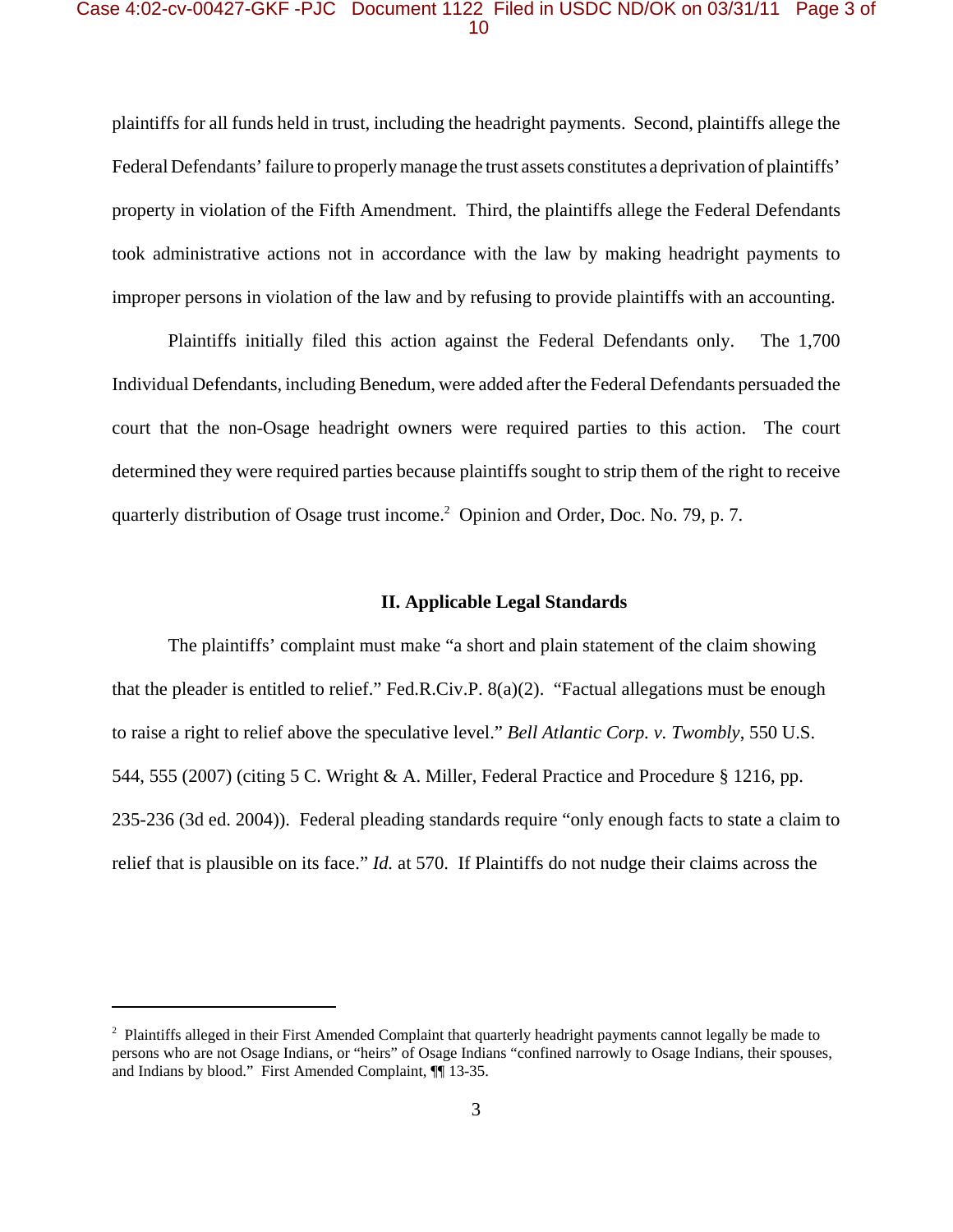#### Case 4:02-cv-00427-GKF -PJC Document 1122 Filed in USDC ND/OK on 03/31/11 Page 4 of 10

line from conceivable to plausible, their complaint must be dismissed. *Id.*<sup>3</sup> This Court must look to the specific allegations in the Third Amended Complaint to determine whether they plausibly support a legal claim to relief against Benedum. *Alvarado v. KOB-TV, L.L.C.*, 493 F.3d 1210, 1215 n.2 (10th Cir. 2007).

The canons of statutory construction favoring Indians generally "provide for a broad construction when the issue is whether Indian rights are reserved or established, and for a narrow construction when Indian rights are to be abrogated or limited." *N.L.R.B. v. Pueblo of San Juan*, 276 F.3d 1186, 1194 (10th Cir. 2002) (citations omitted). "[T]he canon requiring resolution of ambiguities in favor of Indians is to be given the 'broadest possible scope,' remembering that '[a] canon of construction is not a license to disregard clear expressions of ... congressional intent.'" *Id.* (citing *DeCoteau v. Dist. Cnty. Court*, 420 U.S. 425, 447 (1975)).

#### **III. The Motion to Dismiss**

Benedum relies in part on materials outside the pleadings, including a letter attached to his reply brief, and a factual reference to how he inherited his beneficial headright interest. When evidence outside the pleadings are submitted with a motion to dismiss, the court may exclude the additional material and decide the motion on the complaint alone. *See* Fed.R.Civ.P. 12(d); *Cuccolo v. Lipsky, Goodkin & Co.*, 826 F.Supp. 763, 766-67 (S.D.N.Y. 1993). The court hereby excludes all matters outside the pleadings in consideration of Benedum's Motion to Dismiss, and therefore need not treat the motion as one for summary judgment under Rule 56.

<sup>3</sup> Plaintiffs erroneously urge the court to apply the now-defunct "no set of facts" pleading standard of *Conley v. Gibson*, 355 U.S. 41, 45-46 (1957). The "no set of facts" language "is best forgotten as an incomplete, negative gloss on an accepted pleading standard: once a claim has been stated adequately, it may be supported by showing any set of facts consistent with the allegations in the complaint." *Twombly*, 550 U.S. at 563 (citations omitted).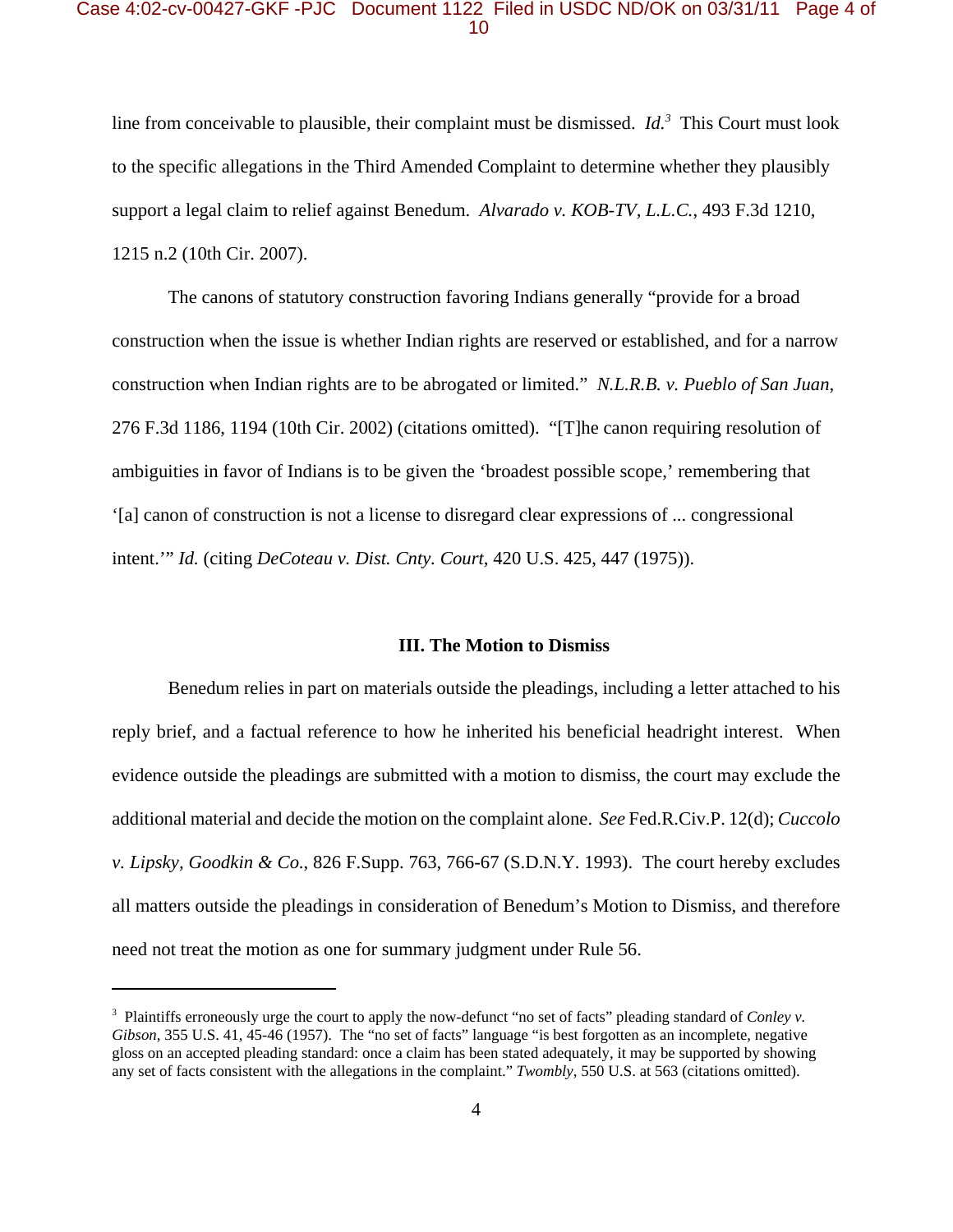### Case 4:02-cv-00427-GKF -PJC Document 1122 Filed in USDC ND/OK on 03/31/11 Page 5 of 10

Benedum argues he should be dismissed because non-Indians who own a beneficial interest in a headright may legally receive quarterly payments from the Osage mineral estate, and because plaintiffs have failed to allege sufficient facts to state a claim that he is not legally entitled to receive those quarterly payments. Plaintiffs argue that a non-Indian such as Benedum cannot "hold legal or equitable title to an Indian trust asset *while such asset remains in trust for the benefit of the Osage Tribe.*" (Plaintiffs' Response Brief, p. 7) (emphasis in original).

In dealing with an Indian question such as this, "it must be remembered that the powers of Congress are plenary." *Taylor v. Tayrien*, 51 F.2d 884, 887 (10th Cir. 1931). "Congress has never relinquished control of Indian headrights, and the sale, encumbrance or alienation thereof is only authorized pursuant to acts of Congress. Thus any right of an heir or legatee to share in the corpus is dependent upon the wishes of Congress." *In the Matter of the Estate of Tayrien*, 609 P.2d 752, 755 (Okla. 1980).

The leading commentary on Federal Indian Law has long recognized that some headrights are owned by non-Osages as a result of succession by inheritance and devise:

> Most persons of Osage Indian ancestry own no headrights, and thus receive no tribal income. Some persons own more than one headright, or own fractional shares of headrights, *and some headrights are owned by non-Osages*. ... This is a result of succession to headrights by inheritance and devise." ... Succession [to headrights] by non-Indians is now severely limited [*see* Pub. L. No. 95-496, § 5(c), 92 Stat. 1660 (1978)], but during earlier periods there were fewer restrictions. ... Because of tribal wealth, many non-Indians sought to marry Osages prior to the imposition of restrictions on succession.

F. COHEN, HANDBOOK OF FEDERAL INDIAN LAW (1982 ed.), p. 791, and at n.196 (emphasis added). Congress has always permitted some non-Indians to own headrights. For example, under the 1906 Act, Congress permitted a headright to be passed to an intestate Osage's heirs at law, whether or not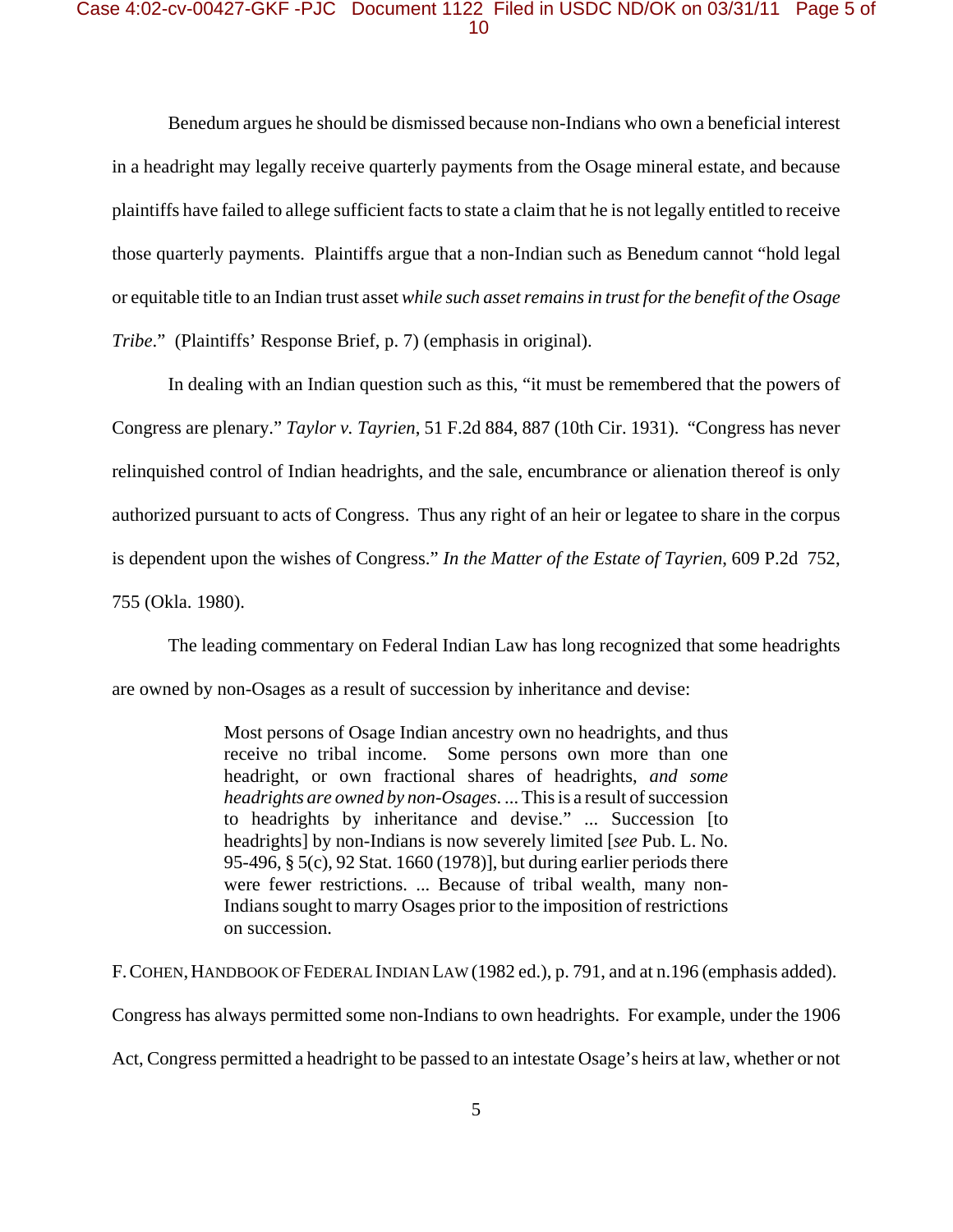### Case 4:02-cv-00427-GKF -PJC Document 1122 Filed in USDC ND/OK on 03/31/11 Page 6 of 10

the heirs were Indian. 1906 Act, § 6, 34 Stat. 539; COHEN (1982 ed.) at n.202. In the Act of April 18, 1912, 37 Stat. 86-87 (the "1912 Act"), Congress explicitly allowed Osage Indians to dispose of their headrights by will, and did not restrict them from devising the headright to a non-Indian. *In the Matter of the Estate of Little Bear*, 909 P.2d 42, 47-48 (Okla. 1995) (citing Section 8 of the 1912 Act).

The Act of April 12, 1924, 43 Stat. 94 (the "1924 Act") explicitly recognized the rights of non-Indians to own headrights. It provided that Osage headrights which are "vested in, determined, or adjudged to be the right or property of any person not an Indian by blood, may with the approval of the Secretary of the Interior and not otherwise be sold, assigned, and transferred under such rules and regulations as the Secretary of the Interior may prescribe." Thus, the 1924 Act explicitly allowed *inter vivos* transfer of headright interests by non-Indians. *In re Irwin*, 60 F.2d 495, 496 (10th Cir. 1932); *Estate of Little Bear* at 48.

Soon thereafter, in the Act of February 27, 1925, 43 Stat. 1008 (the "1925 Act"), Congress restricted "inheritance by non-Indians where the decedent owning the headright was one-half or more Osage Indian blood." *Estate of Little Bear.* at 48. "Judicial interpretation of the 1925 Act made clear the provision applied to intestate succession only and did not control passage of Osage held property under a valid will." *Id.* at 47-48 (citing *In re Thompson's Estate*, 65 P.3d 442, 447 (Okla. 1937), *cert. denied*, 302 U.S. 718 (1937)). Thus, the 1925 Act did not restrict passage of an Osage-held headright by will to a non-Indian.

In 1931, the Tenth Circuit noted that Congress had freed headrights in the hands of non-Indians from restrictions on alienation. *Taylor*, 51 F.2d at 890. Non-Indians could therefore obtain headright interests by purchase or inheritance from other non-Indians.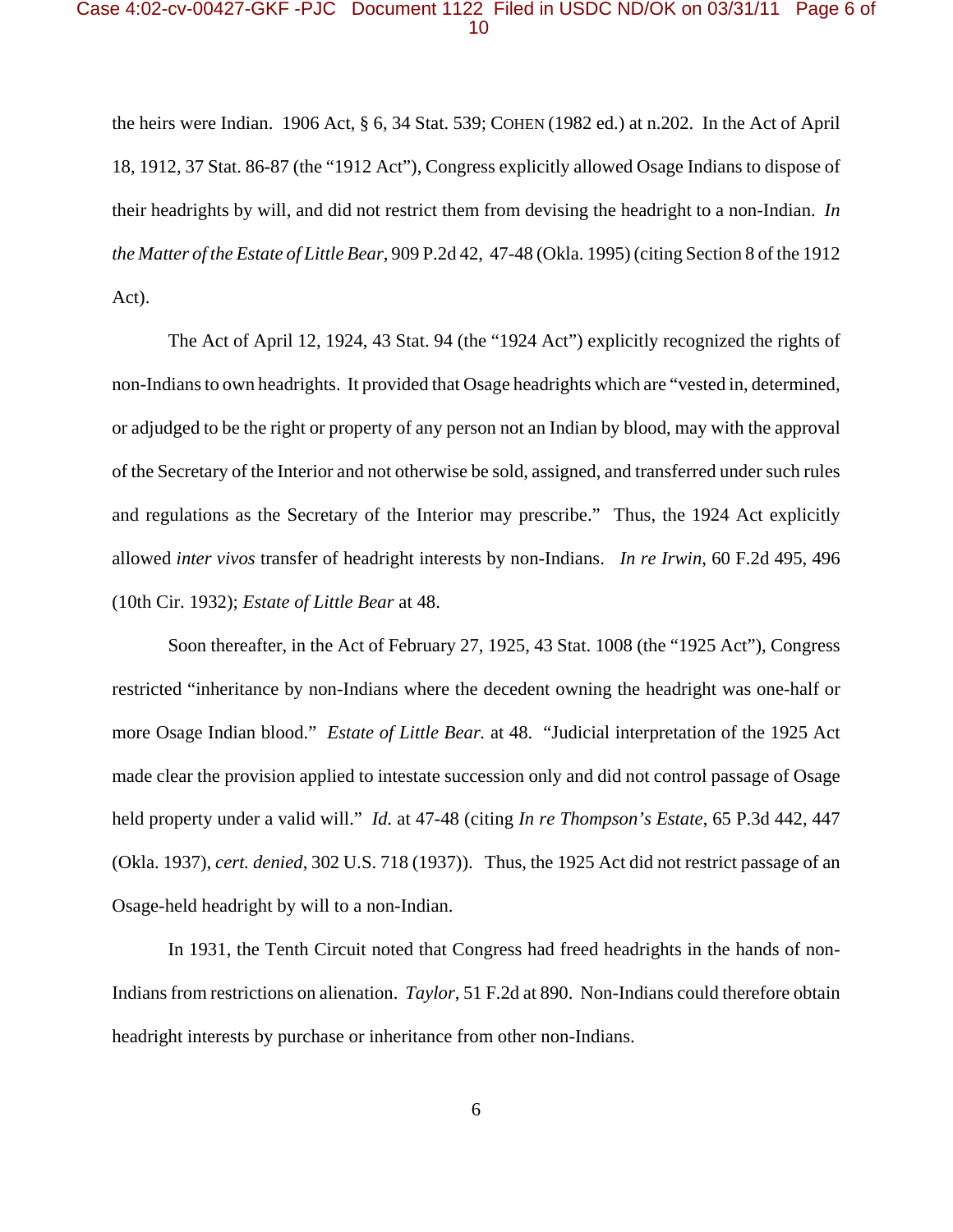# Case 4:02-cv-00427-GKF -PJC Document 1122 Filed in USDC ND/OK on 03/31/11 Page 7 of 10

The 1978 Act significantly restricted the alienation of Osage headrights, and superseded all earlier provisions. COHEN (2005 ed.) § 4.07[1][d][ii]. Prior to 1978, an Osage will, if approved by the Secretary of the Interior, could devise the testator's full interest in a headright to a non-Indian. *See* Act of Apr. 18, 1912, § 8; COHEN (2005 ed.) § 4.07[1][d][ii] at n.878. Under the 1978 Act, headrights owned by non-Indians may be alienated, but only upon approval of the Secretary and subject to the preferential right of the Osage Nation to purchase them. 1978 Act, § 8(a), *as amended by* the Osage Tribe of Indians Technical Corrections Act of 1984, Pub.L. No. 98-605, 98 Stat. 3163 (the "1984 Act"); COHEN (2005 ed.) § 4.07[1][d][ii] at n.874. Before 1978, alienation required only the Secretary's approval. 1924 Act; COHEN (2005 ed.) § 4.07[1][d][ii] at n.874. Following enactment of the 1984 Act, the Secretary of the Interior has the authority to modify an Osage will so that a non-Osage devisee receives only a life estate. *Crawley v. United States*, 977 F.2d 1409, 1410-1411 (10th Cir. 1992).

Even after the 1984 Act, some non-Indians may own and devise full beneficial headright interests. In *Estate of Little Bear*, the Oklahoma Supreme Court found "no Congressional intent in the 1984 Act to prohibit a non-Indian from receiving more than a life estate when a headright interest involved is being devised by the will of a non-Indian . . . who lawfully owned the full beneficial interest in the headright at the time of death, having acquired such interest long prior to passage of either the 1978 or 1984 Acts." *Estate of Little Bear* at 59.

Whether a non-Indian may only own a life estate or may own a full beneficial headright interest is not important to the inquiry now before this court. The point of the preceeding recitation of the Osage Allotment Act and its various amendments is that Congress has explicitly authorized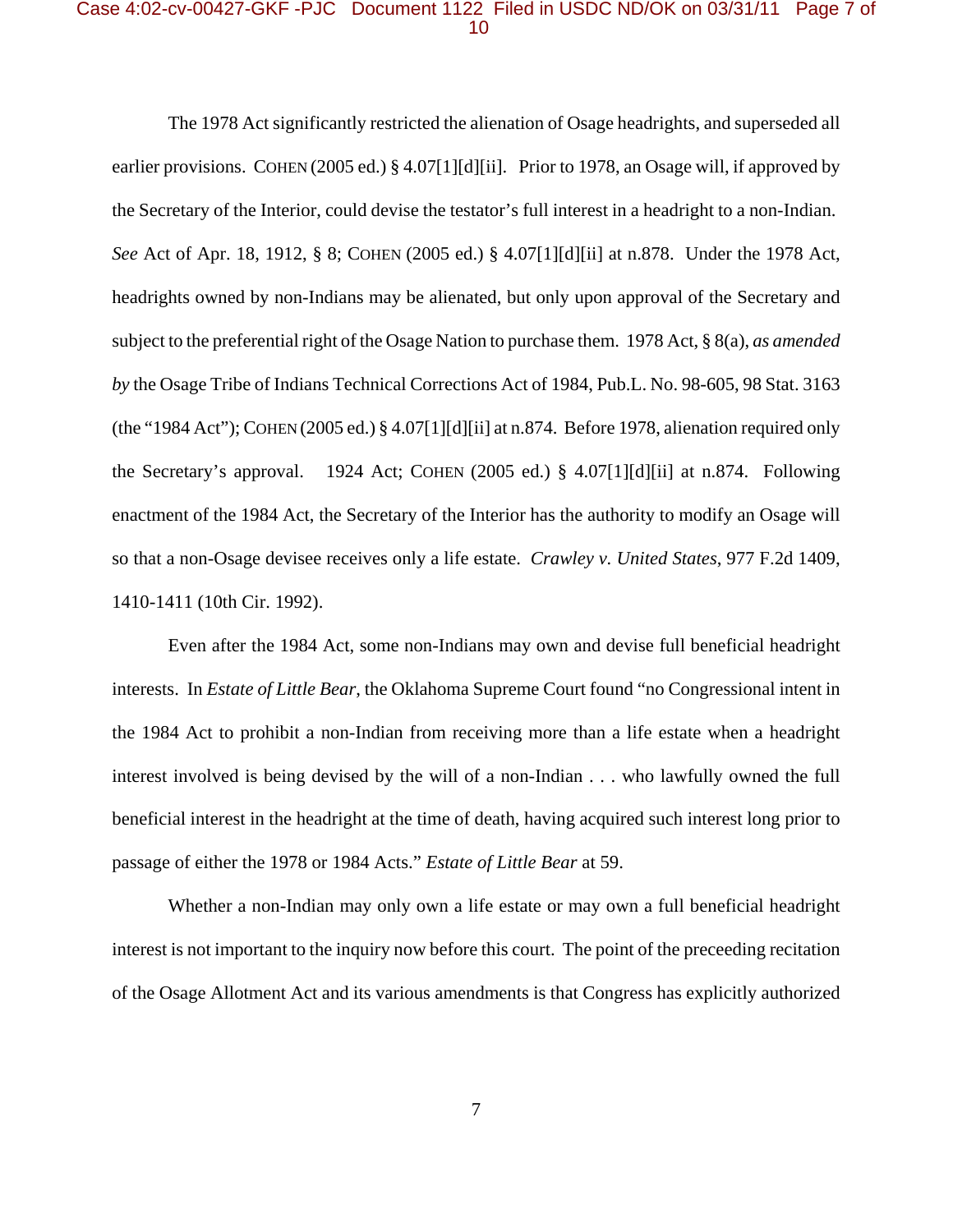# Case 4:02-cv-00427-GKF -PJC Document 1122 Filed in USDC ND/OK on 03/31/11 Page 8 of 10

non-Indian ownership of headright interests. Plaintiffs are simply mistaken as a matter of law when they contend a non-Indian cannot hold legal or equitable title to a headright.

As previously mentioned, plaintiffs frame the issue presented as "whether a non-Indian such as Benedum can hold legal or equitable title to an Indian trust asset *while such asset remains in trust for the benefit of the Osage Tribe.*" Although the Osage mineral estate was placed "in trust for the tribe," *Osage Nation v. Irby*, 597 F.3d 1117, 1120 (10th Cir. 2010), Congress has possessed and exercised plenary power over the sale, encumbrance and alienation of headrights since 1906. Any and all right, title and interest in headrights is dependent on the Acts of Congress. *In the Matter of the Estate of Tayrien*, 609 P.2d at 755. The courts may not override or circumvent Congressional plenary power in this area. Congress chose to administer the Osage mineral estate by assigning headrights to those Osage listed on the 1906 membership roll. The Tenth Circuit has observed "That the title to the minerals is in the tribe does not bear against the conclusion that the right of individuals to participate in the income therefrom is a property right." *Irwin*, 60 F.2d at 497. Because headrights were property rights owned by the individuals on the 1906 tribal roll, they passed in some cases by inheritance and devise. *See Little Bear*, 909 P.2d at 45. In some cases, this meant that a non-Osage would inherit a headright interest. *Id.* As set forth above, Congress explicitly acknowledged in the 1924 Act that non-Indians could own headrights. This court therefore concludes as a matter of law that a non-Indian such as Benedum can hold legal or equitable title to a headright despite the Osage mineral estate having been placed in trust for the tribe.

Plaintiffs also contend:

"Benedum's Motion does nothing to address whether he in fact could be entitled to receive some of the Segregated Funds. As with all of the Defendants, the Plaintiffs offered to Benedum the opportunity to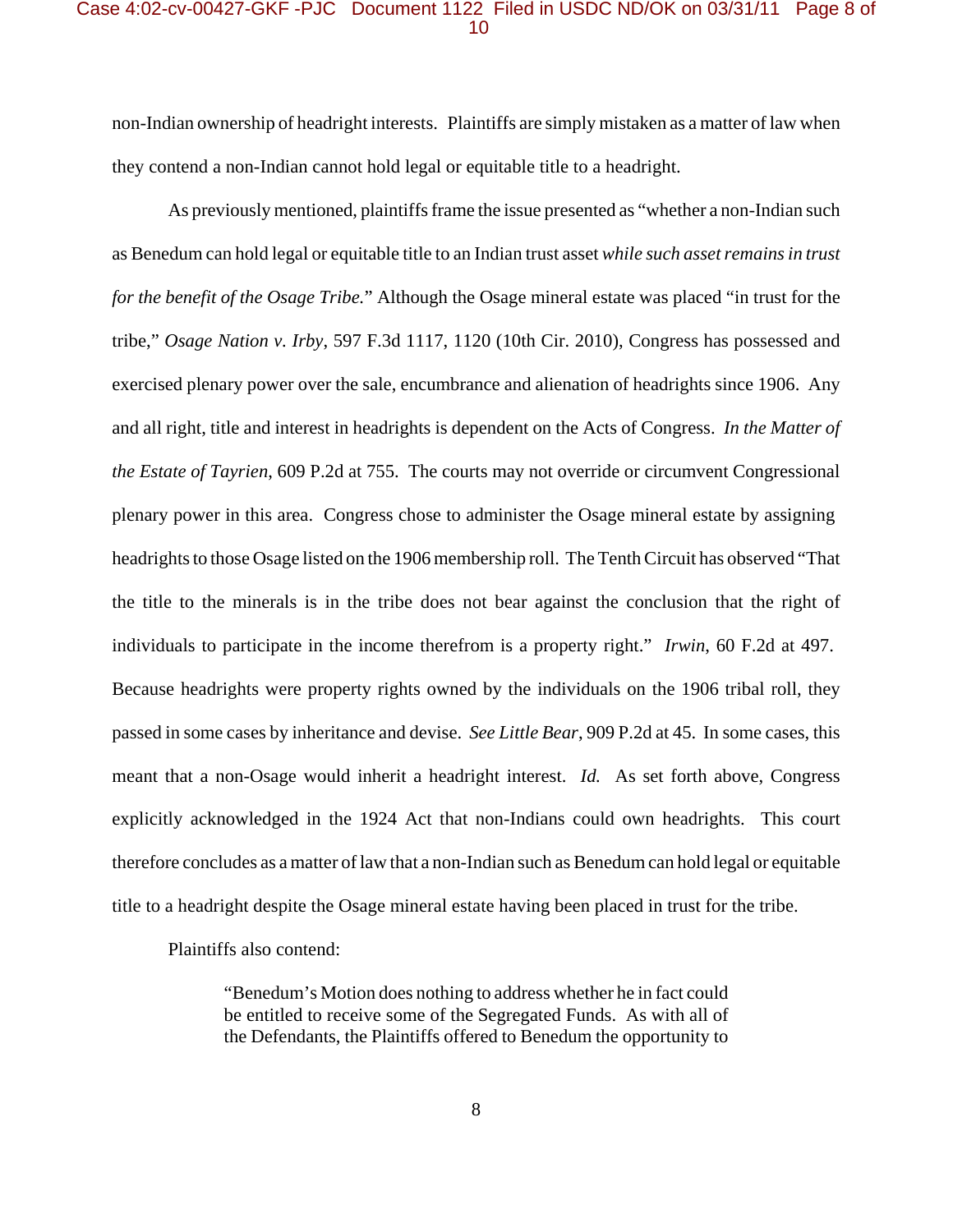# Case 4:02-cv-00427-GKF -PJC Document 1122 Filed in USDC ND/OK on 03/31/11 Page 9 of 10

demonstrate that he is entitled by law to receive payments from the Segregated Fund, and the Plaintiffs would voluntarily dismiss him."

(Dkt. # 1052, p.14). Plaintiffs have the burden of pleading reversed. It is *plaintiffs'* burden to plead "[f]actual allegations [sufficient] to raise a right to relief above the speculative level." *Twombly*, 550 U.S. at 555. It is not Benedum's obligation to prove to plaintiffs that he is entitled to a headright interest. Plaintiffs have merely alleged a speculative claim – that perhaps, after an accounting has been completed, plaintiffs will be able to show that Benedum is not entitled to his headright interest. Plaintiffs concede as much in their response: "[t]he fact that the Court cannot know – absent an accounting – whether Benedum's receipt of Segregated Funds is illegal is why the Plaintiffs make no specific allegations against Benedum." (Dkt. # 1052 at p.19). If Benedum's receipt of quarterly headright distributions is illegal, it is the plaintiffs' burden to allege a plausible claim to raise their right to relief above the speculative level. They have not done so. Benedum's motion to dismiss is granted.

This court previously held that non-Osage headright owners were "required parties" to this action. It did so in light of plaintiffs' claim that the Osage Allotment Act does not permit non-Osage the right to receive quarterly income payments from the Osage mineral estate. Insofar as the court has now rejected that overarching legal argument, and insofar as plaintiffs have now admitted that the court cannot know – absent an accounting by the Federal Defendants – if Benedum's receipt of headright payments is illegal, it is now clear that Benedum is not presently a "required party." It is highly speculative at this juncture that plaintiffs might at some future date be able to state a claim upon which Benedum's headright interest could be terminated. It has also become clear that, due to the highly individualized nature of the hundreds of proceedings necessary to determine whether